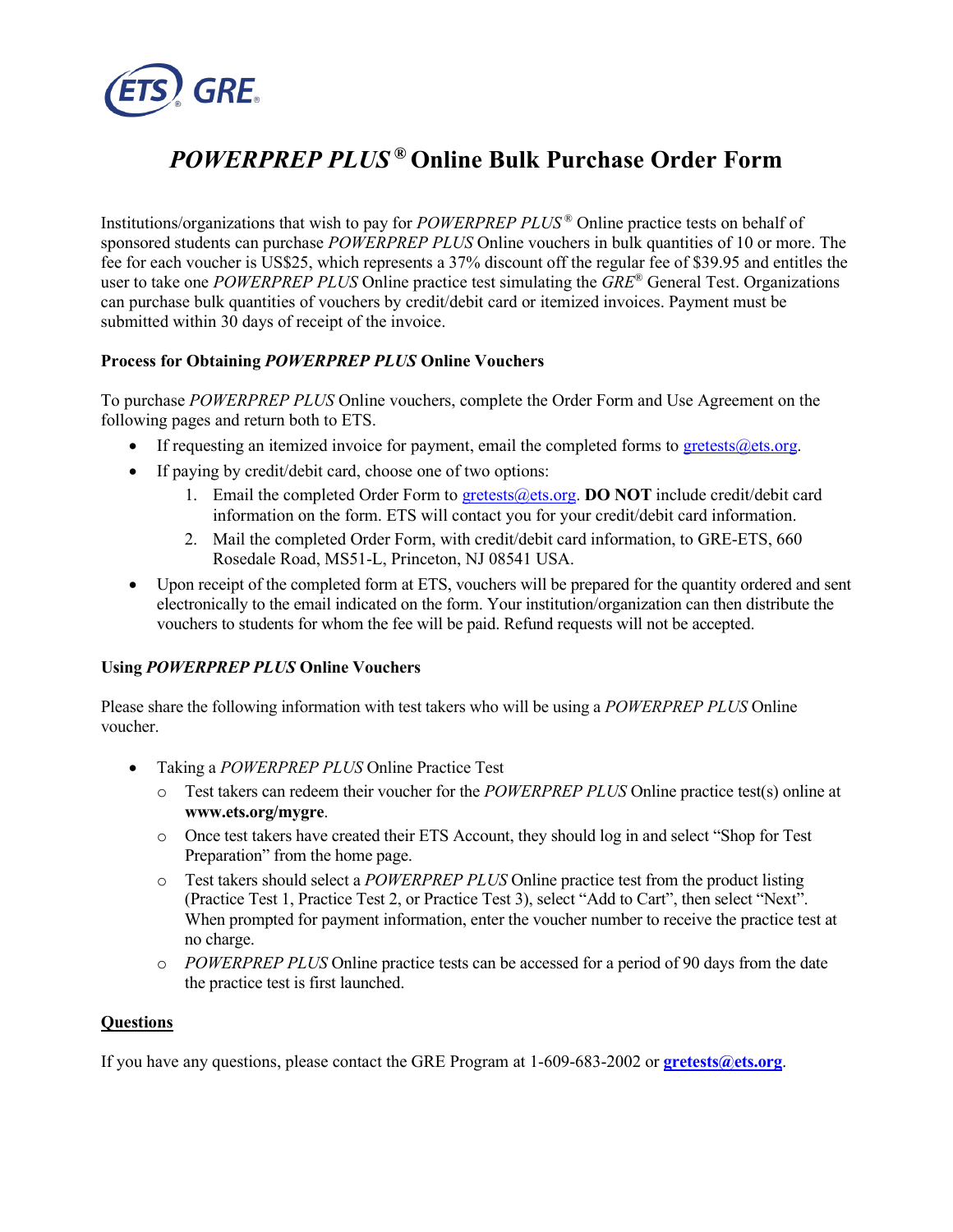

# POWERPREP PLUS<sup>®</sup> Online Bulk Purchase Agreement

## **ORDER FORM**

| <b>Product</b>                                   | <b>List Price</b><br>(in U.S. dollars) | <b>Discount</b> | Discounted<br><b>Unit Price</b> | Number of<br><b>Vouchers</b><br>$(10 \text{ or more})$ | <b>Total</b> |
|--------------------------------------------------|----------------------------------------|-----------------|---------------------------------|--------------------------------------------------------|--------------|
| <b>POWERPREP PLUS<sup>®</sup> Online Voucher</b> | \$39.95                                | 37%             | \$25                            |                                                        |              |

#### **EMAIL VOUCHER NUMBERS TO:**

| Name:        |                                                                                                                      |
|--------------|----------------------------------------------------------------------------------------------------------------------|
| Title:       | <u> 2002 - Jan James James James James James James James James James James James James James James James James J</u> |
| Institution: |                                                                                                                      |
| Address:     |                                                                                                                      |
|              |                                                                                                                      |
| Email:       |                                                                                                                      |
| Phone:       |                                                                                                                      |
|              |                                                                                                                      |

### **SEND INVOICE TO:**

| Name:<br><u> 1999 - Johann Barbara, margaretar (h. 1989).</u>                                                                              |       |
|--------------------------------------------------------------------------------------------------------------------------------------------|-------|
| Title:                                                                                                                                     |       |
| Institution:<br><u> 2000 - Jan James James James James James James James James James James James James James James James James J</u>       |       |
| Address:                                                                                                                                   |       |
| Email:<br><u> 1989 - Johann Stoff, fransk politik (f. 1989)</u>                                                                            |       |
| Phone:                                                                                                                                     |       |
|                                                                                                                                            |       |
| <b>PURCHASE ORDER/CREDIT CARD INFORMATION:</b>                                                                                             |       |
|                                                                                                                                            |       |
| DO NOT include credit/debit card information if emailing this form.                                                                        |       |
|                                                                                                                                            |       |
| American Express <sup>®</sup> Discover <sup>®</sup> Discover <sup>®</sup> JCB <sup>®</sup> MasterCard <sup>®</sup> Visa® Visa <sup>®</sup> |       |
|                                                                                                                                            |       |
| Credit/debit Card Billing Address:                                                                                                         |       |
|                                                                                                                                            |       |
|                                                                                                                                            |       |
|                                                                                                                                            |       |
|                                                                                                                                            | Date: |

\* International customers should provide a VAT Number, if available.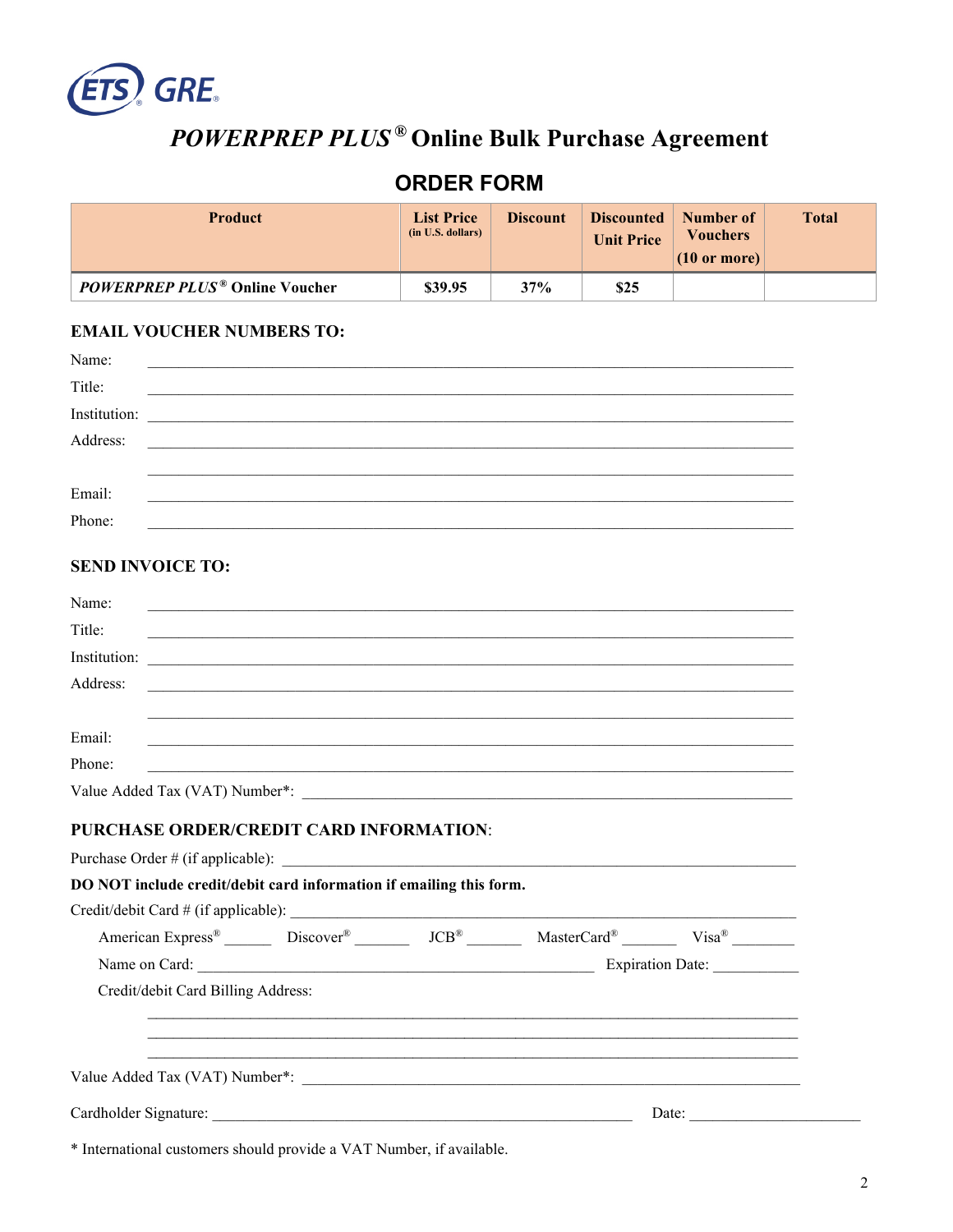

## *POWERPREP PLUS* **® Online Bulk Purchase Agreement (continued)**

## **USE AGREEMENT**

- 1. Upon completion of the Order Form and Practice Test Use Agreement (the "Agreement") and payment to ETS, Institution agrees to be legally bound by the terms and conditions of this Agreement.
- associated techniques, concepts, and methodologies that may be used to provide services under this Agreement. or in part) or made available to any other party. 2. ETS retains ownership of and all proprietary rights, including but not limited to patent, copyright, trademark and trade secret in the named practice tests, as well as any other ETS materials, test content, software programs, and Except as expressly permitted by this Agreement, practice tests may not be printed, reproduced or copied (in whole
- 3. *POWERPREP PLUS* Online practice tests may not be used for graduate admissions or awarding fellowships.
- 4. ETS will pursue appropriate action, legal or otherwise, if there is a violation of any copyright infringement laws.
- 5. Technical specifications to access products are:

#### **PC Users:**

- and 64-bit versions of Windows® 7, Windows 8.1 and Windows 10. • The *POWERPREP*® practice tests support PC-compatible desktop and laptop computers running under 32-bit
- Browser: Google Chrome™ recommended in full screen mode at 100% zoom. Firefox® 50+, Google Chrome 60+ also supported. Javascript® enabled. Popup blockers disabled. Clear browser history/cache.
- • Display Settings: Minimum 1280 x 1024 screen resolution. Default font size. ClearType enabled. Single monitor display (dual displays not supported).
- *GRE*<sup>®</sup> Practice Test Software for screen magnification, selectable colors, screen reader and refreshable braille compatibility accommodations: 1GB dedicated graphics RAM (0.5GB available) and 0.5GB of free disk space. **Note:** Screen reader software such as JAWS® and refreshable braille devices are not included with the practice tests.

#### **Mac® Users:**

- • The *POWERPREP* practice tests support Mac desktop and laptop computers running under Apple OS X® versions of OSX 10.7+.
- Browser: Safari® 10+ recommended in full screen mode at 100% zoom. Javascript enabled. Popup blockers disabled. Clear browser history/cache.
- **Note:** Practice tests with built-in accessibility accommodations are currently supported on Mac devices only for • Display Settings: Minimum 1280 x 1024 screen resolution. Single monitor display (dual displays not supported). Extended time and Extra Breaks.
- 6. Institution agrees that the privacy of examinee information and score data is the sole responsibility of the examinee. regarding this order. ETS retains the right to use non-personally identifiable information collected as a result of this ETS does not share examinee or Institution information with anyone other than: (a) with respect to the examinee, the examinee's own information; and (b) with respect to Institution, Institution's own information and information test administration for research and development purposes.
- 7. Refund requests will not be accepted.
- 8. Limitation of Liability. (a) EXCEPT AS EXPRESSLY PROVIDED IN THIS AGREEMENT, THE PRACTICE TEST(S) AND DOCUMENTATION PROVIDED HEREUNDER ARE PROVIDED TO INSTITUTION "AS-IS". ETS EXPRESSLY DISCLAIMS ANY AND ALL WARRANTIES AND REPRESENTATIONS, WHETHER EXPRESS OR IMPLIED, WHETHER ARISING BY STATUTE OR OTHERWISE IN LAW OR FROM A COURSE OF DEALING OR USAGE OF TRADE, INCLUDING BUT NOT LIMITED TO ANY WARRANTY OF ACCURACY, COMPLETENESS, NON- INFRINGEMENT, TITLE, PERFORMANCE, MERCHANTABILITY, OR FITNESS FOR A PARTICULAR PURPOSE. (b) ETS SHALL HAVE NO LIABILITY FOR DAMAGES ARISING OUT OF THE USE OF THE PRACTICE TEST(S), WHETHER IN TORT, CONTRACT OR OTHERWISE, TO INSTITUTION, EXAMINEE OR ANY OTHER PERSON OR ENTITY.